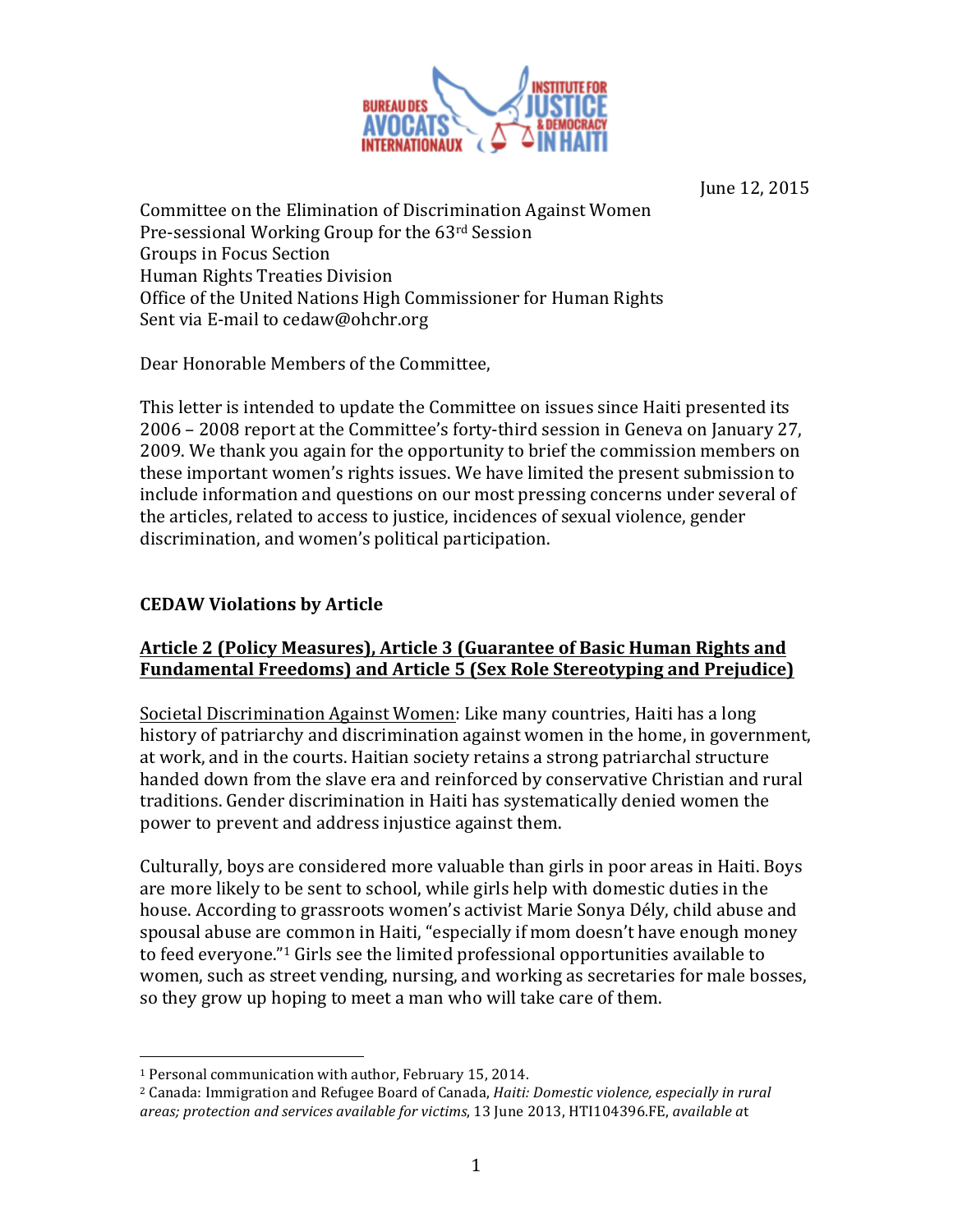

The Prevalence of Violence against Girls and Women: There is a high rate of intimate partner abuse, which is tolerated and perpetuated within Haitian society. Women complain that intimate partner abuse is committed with the full knowledge of the community, but there is often no community response. According to the women's group Fanm Deside (Women Decisive),"the habits and customs of Haitians stem from a patriarchal society, and thus society thinks that it is normal for a man to hit a woman during an argument. . . Since it is her spouse, the woman must submit to him because society considers women to be inferior to men. And for men, a husband has the right to punish or beat his wife."<sup>2</sup> In one study, 80 percent of men believed violence may be justified when women are rowdy, extravagant, disobedient, or have committed adultery.<sup>3</sup>

Although reliable statistics are difficult to collect, available statistics do show high rates of violence against women and intimate partner abuse, although the results vary widely. Reports indicate that between 25 to 70 percent of Haitian women have been victims of such violence.<sup>4</sup> Between 24 and 86 percent of cases of violence against women involved intimate partner abuse, which can include insults, death threats, blackmail, manipulation, humiliation, harassment, isolation, rape, forcible confinement, murder, and paternal irresponsibility.<sup>5</sup> Approximately 29 percent of married women experienced intimate partner abuse.<sup>6</sup>

Adolescent girls account for the highest percentage of sexual assaults, but intimate partner violence, which can include sexual assault, is more prevalent in adult women. "The women get beaten up; the younger ones get raped," according to Yolette Jeanty from the Haitian women's NGO Kay Fanm (Women's Home).<sup>7</sup> Kay Fanm reports that adult women comprise 80 percent of intimate partner abuse cases. 8

http://www.refworld.org/docid/51dd24534.html

<sup>&</sup>lt;sup>2</sup> Canada: Immigration and Refugee Board of Canada, *Haiti: Domestic violence, especially in rural areas;&protection&and&services&available&for&victims*,!13!June!2013, HTI104396.FE, *available&a*t http://www.refworld.org/docid/51dd24534.html [accessed 9 June 2015].

<sup>&</sup>lt;sup>3</sup> Organization Des États Américain, Commission Interaméricaine Des Femmes, *Haiti, Reponses Au Questionnaire/Rapport&National/Observations&De&L'autorite&Nationale&Competente&(Anc*), OEA/Ser.L/II.7.10, Jun. 24, 2008 [hereinafter OEA, Haiti Reponses].

<sup>4,</sup>*Ibid.*, p. 20

 $5$  Rapport - Bilan XI des cas de violence accueillis et accompagnes dans les centres d'accueil de la Sofa: annee 2010-2011 (SOFA Dec. 2011, 15), *available at* 

<sup>6</sup> Haitian!Ministry!of!Public!Health!and!Population,!*Haiti: 2012&Mortality,&Morbidity,&and&Service& Utilization Survey* (EMMUS-V) (2012). P. 16

<sup>&</sup>lt;sup>7</sup> Beyond Shock: Charting the Landscape of Sexual Violence in Post-quake Haiti, Anne-christine d'Adesky (2012), p. 75

<sup>8</sup> *Ibid.*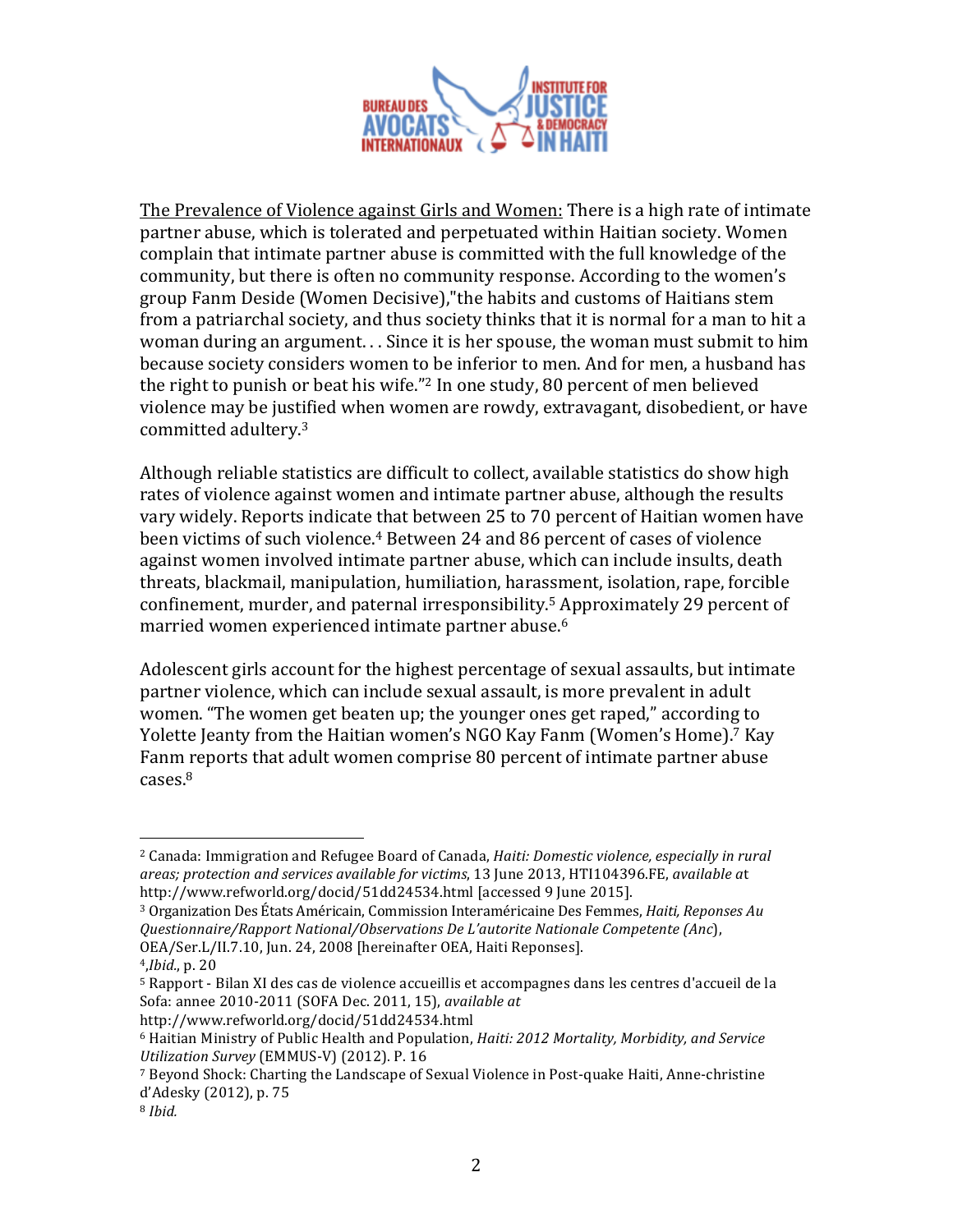

#### **Haiti's Courts: Elitism and Exclusion**

Most Haitians have no access to the formal justice system. Haitian people suffer from the worst living standards in the Western hemisphere, and are systematically deprived of basic needs including nutrition, shelter, medical care, employment, education, and access to justice. Seventy-seven percent of Haitians live below \$2 USD a day, $9$  ranking Haiti among the poorest countries in the world by several indices.

Poverty is accompanied by deep fissures within Haitian society. The most prominent divide runs between the poor majority and the very few who are wealthy. The divide is loosely correlated with other distinctions, including skin color, the ability to write and speak French, level of education, and gender.

The lack of access to education prevents major segments of Haitian society from understanding the workings of the justice system and their legal rights. Legal costs and lawyers are too expensive for the poor to pay. Legal proceedings are generally conducted in French, which most Haitians do not speak.<sup>10</sup> Elitist legal training conditions lawyers, judges and prosecutors to give preferential treatment to the wealthy and powerful, either based on class prejudice or in search of bribes, while they discount the testimonies and legal needs of the poor.<sup>11</sup> Even where judicial officials are not dishonest, the legal culture encourages elitism. The result is that the administrators of justice at all levels of the judiciary cater to the elite and operate with an elaborate system of bribes that excludes the poor.

Poor women are particularly marginalized by the limited access to the justice system due to deep-rooted gender discrimination and the added economic disfranchisement they face.<sup>12</sup> Lawyers are encouraged to "avoid" gender and class discrimination in exercising their profession, $13$  but few efforts have been made by the lawmakers or lawyers to guarantee fair representation to women and Haiti's poor majority.

<sup>9</sup> http://www.scribd.com/doc/222646575/World=Development=Indicators=2014.

<sup>&</sup>lt;sup>10</sup> Inter-American Commission on Human Rights, *The Right of Women in Haiti to be Free from Violence* and Discrimination, OEA/Ser.L/V/II, Doc. 64 (2009). para 126.

<sup>&</sup>lt;sup>11</sup> Meena Jagannath, Nicole Phillips & Jeena Shah, A Rights-Based Approach To Lawyering: Legal Empowerment As An Alternative To Legal Aid In Post-Disaster Haiti, 10 NW. J. INT'L HUM. RTS. 7, 11 (2011) [hereinafter Jagannath et al, Rights-Based Approach].

<sup>&</sup>lt;sup>12</sup> *See generally*, Meena Jagannath, *Barriers to Women's Access to Justice in Haiti*, 15 CUNY L. Rev. 27 (2011) [hereinafter Jagannath, Barries to Women].

 $13$  Code de Deontologie Federation de Barreau, L'Avocat doit éviter, dans sa vie professionnelle, toute discrimination basée sur la race, la couleur, l'origine sociale et le sexe.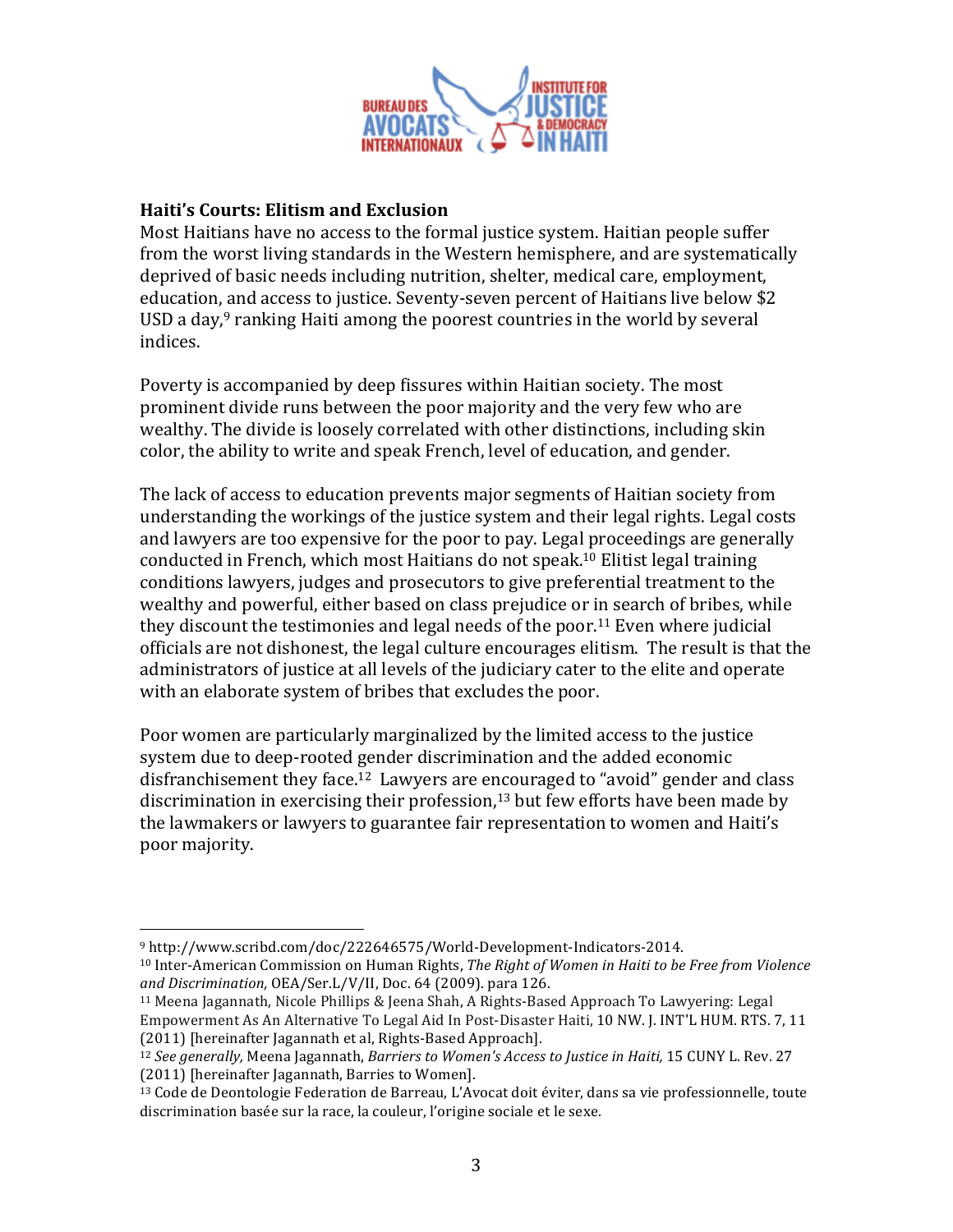

Gender-Based Violence Prosecutions

**Access to Justice**: Since 2009, the rate of violence against women and girls has steadily increased, with a spike in violence after the earthquake due to the unsafe living conditions in displacement camps.<sup>14</sup> As a result of Haiti's elitist judicial system, culture of sexual discrimination and tolerance for gender-based violence. administrators of justice at all levels of the judiciary do not prioritize incidents of violence against women. Law enforcement and courts do not take women seriously, do not take account of the critical evidence to identify the culprits, and do not have respect for the victims and their families when they try to cooperate in investigations.15

Despite the criminalization of rape, reporting rape often remains "an exercise in futility" for many women who lack access to legal support.<sup>16</sup> For example, a 2012 UN Report examined sixty-two rape cases filed in Port-au-Prince during a three-month period. Over one year after they were filed with police, none of the cases had gone to trial.<sup>17</sup> Police and courts lack the resources they need to adequately respond to complaints of rape and other forms of sexual violence.<sup>18</sup> Victims often fail to report sexual assaults to police because they expect an average bribe of 1,200 gourdes (US\$28) will be expected to receive the complaint.<sup>19</sup>

**Attitudes of Law Enforcement and Judicial Officials**: Public officials in the justice system (often males) who interact with female victims of gender-based violence frequently have attitudes that perpetuate the stigma associated with rape and obstruct female victims' access to justice.<sup>20</sup> Victims and their families are often mistreated when attempting to avail themselves of judicial remedies.<sup>21</sup> In some

<sup>&</sup>lt;sup>14</sup> Jagannath et al, Rights-Based Approach at 1.

<sup>&</sup>lt;sup>15</sup> Inter-American Commission on Human Rights, *The Right of Women in Haiti to be Free from Violence* and *Discrimination*, OEA/Ser.L/V/II, doc. 64 para. 127 (2009) [hereinafter IACHR, The Right of Women].

<sup>&</sup>lt;sup>16</sup> Annual Report On The Inter-American Commission On Human Rights 2010: Follow-Up Report On The *Situation&Of&Human&Rights&In&Haiti&*594!(Apr.!15,!2011),!IACHR,!*available&at&*

http://reliefweb.int/report/haiti/annual-report-inter-american-commission-human-rights-2010follow-report-situation-human.

<sup>&</sup>lt;sup>17</sup> United Nations Stabilization Mission in Haiti and U.N. Office of the High Commissioner for Human Rights, *Bi-Annual Report on Human Rights in Haiti January - June 2012*, para. 33 (2012), *available at* http://www.ohchr.org/Documents/Countries/HT/MINUSTAH=OHCHRJanuaryJune2012\_en.pdf. <sup>18</sup> Stuart Smith, *No Prosecution for Haitian Rape Cases*, Impunity Watch, (Jul. 2, 2012), *available at* http://impunitywatch.com/no-prosecution-for-haitian-rape-cases/.

<sup>&</sup>lt;sup>19</sup> Athena R. Kolbe Et Al., *The Economic Costs Of Violent Crime In Urban Haiti: Results From Monthly Household&Surveys&*(2012),!*available&at&*http://www.hicn.org/wordpress/wp=

content/uploads/2012/08/economic costs violent crime in urban haiti.pdf.

<sup>&</sup>lt;sup>20</sup> Jagannath, Barriers to Women at 38.

 $21$  IACHR, The Right of Women at para. 10.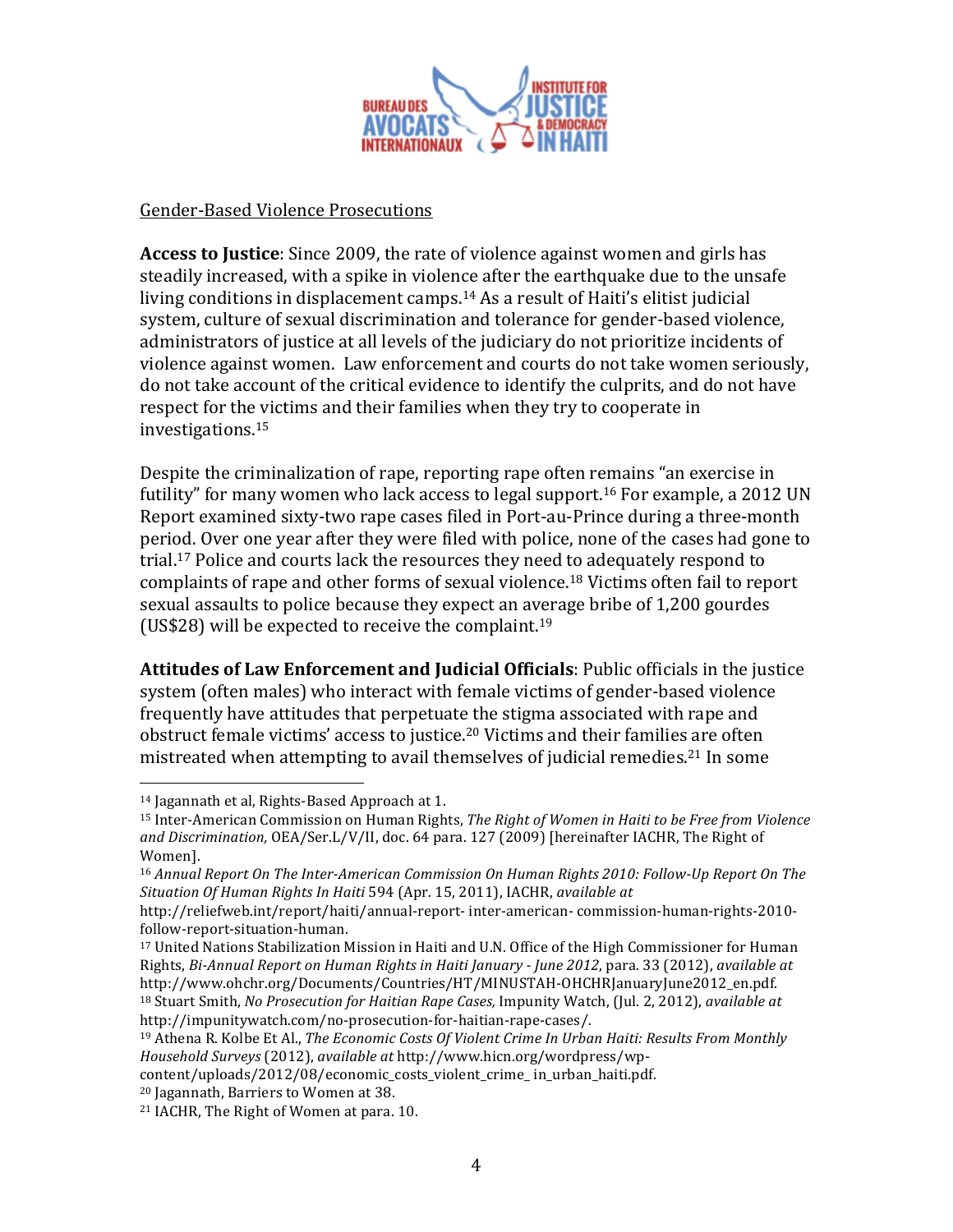

instances, police officers have asked female complainants what they had done or what they were wearing to have provoked the sexual assault, or whether they had already had previous sexual relations with the accused.<sup>22</sup> This abuse further inhibits women and girls from reporting their assault.

Police, prosecutors and judges often ignore the testimony of female victims and place undue weight on arbitrary facts and factors. For example, Haitian judges, prosecutors and police routinely dismiss rape cases when the victim does not receive a medical certificate from a doctor within 72 hours of the attack, even though medical certificates are not legally required to sustain a conviction.

**The Misuse of Medical Certificates**: The over-reliance on medical certificates represents one of the most important obstacles to justice. Where best practices are followed, a medical certificate is a comprehensive document that evaluates a patient's mental, physical and reproductive health.<sup>23</sup> It should be issued within 72 hours after an incident of sexual assault, and should provide detailed information about the circumstances of the assault. Though medical certificates are not required by law to prosecute rape cases, $24$  judges will often not pursue a case where a medical certificate has not been issued, or where the certificate in question did not provide sufficient detail.<sup>25</sup>

Placing this undue significance on medical certificates poses several problems for prosecuting incidents of sexual violence. First, medical certificates may not always provide sufficient information determine whether an incident of sexual violence has occurred, as many incidents do not leave injuries indicating the use of force that would be noted in a medical certificate. Despite this reality, if the medical certificate does not show the use of force, which is often the case if the victim was not a virgin when assaulted, judges and prosecutors will often dismiss the case for lack of evidence of force.

In one recent case now pending before the Haitian Supreme Court, the prosecutor and appellate court relied on an inconclusive medical certificate that found no evidence of force rather than the victim's detailed testimony that she was bound, beaten and raped twice.<sup>26</sup> Rather than being regarded as supplementary evidence,

<sup>&</sup>lt;sup>22</sup> Jagannath, Barriers to Women at 38.

<sup>&</sup>lt;sup>23</sup> *Ibid.*, p. 13.

<sup>&</sup>lt;sup>24</sup> CODE PENAL [C. PENAL] art. 1 (Haiti), *reprinted in MENAN PIERRE-LOUIS & PATRICK PIERRE-LOUIS, CODE PÉNAL* app. at 15 (2007). Three elements must be proven for a conviction of rape. The material element is an act or omission that the penal law punishes; the legal element is the assigned penalty that makes the act or omission an infraction; and the moral element is the criminal intent. Jagannath, Barriers to Women at 39, n. 95.

<sup>25</sup> *Ibid.* at!39=40.!

<sup>&</sup>lt;sup>26</sup> Case of Nadia Saintil, on appeal to the Supreme Court as of July 2014.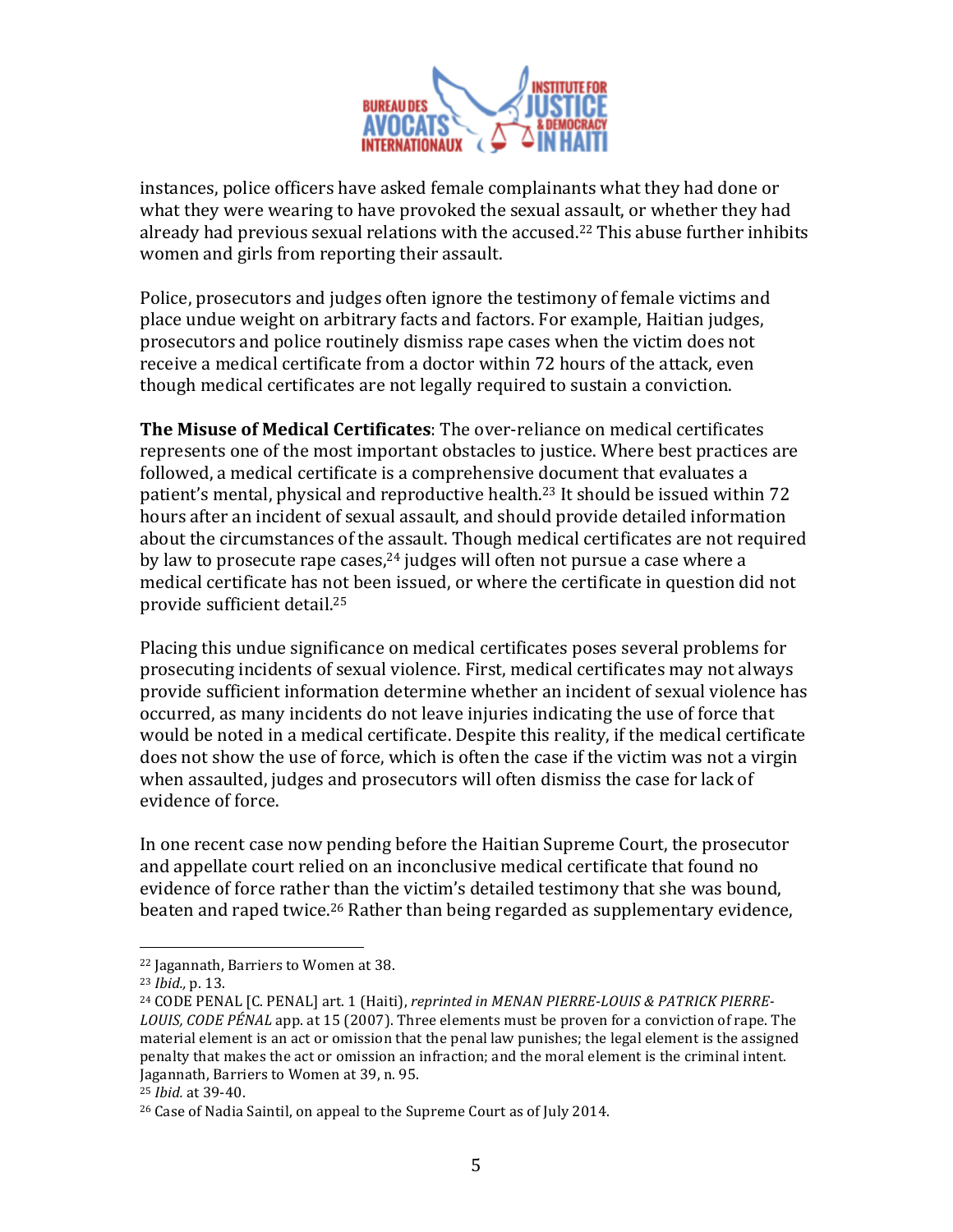

prosecutors and judges often regard medical certificates as prima facie evidence of a rape, and assume – wrongly – that claimants who do not present a medical certificate when filing their case were not in fact raped.<sup>27</sup> The requirement of a medical certificate indicates the belief that a woman's testimony by its nature is questionable.28

Second, the courts' over-reliance on medical certificates disproportionately affects sexual assault victims in poor, rural, areas who may not have access to healthcare or the means to travel to a healthcare facility.<sup>29</sup> Many victims of sexual violence cannot afford transportation to a healthcare facility or are unaware of facilities offering free medical services and certificates. Additionally, victims may also be afraid to be examined and report their assault, especially by a male doctor.

Female victims of violence and their families are reluctant to turn to the justice system due to abuse received by law enforcement, the sluggishness of prosecutions, costly legal fees, and preconceived notions of female behavior.<sup>30</sup> Women's marginalization and exclusion from the justice system have led to an environment where female victims lack confidence in the system's ability to right the wrongs committed.

#### **Inadequate Legal Provisions**

Current laws fail to address the realities of the violence and discrimination faced by women and girls. With regard to sexual violence, Haitian law did not criminalize rape until 2005, due to pressure from women's organizations to amend the Haitian Penal Code's classification of rape from an offense against morals to a criminal offense against the person.  $31$  This codification fails to enumerate the elements of the crime of rape, and fails to define consent, creating significant barriers to successful investigation or prosecution.<sup>32</sup> Further, this codification does not account for the high rates of intimate partner violence that occur in Haiti, as marital rape is not codified as a crime, nor are these cases typically pursued by prosecutors.<sup>33</sup>

Additionally, other common occurrences, such as sexual harassment, and discrimination on the basis of sexual orientation, are not crimes under Haitian law. Overall, the legal framework reflects the gender discrimination and disregard for the position of women and girls that is pervasive within the legal system itself.

<sup>27</sup> *Ibid.*

<sup>&</sup>lt;sup>28</sup> Jagannath, Barriers to Women at 40.

<sup>29</sup> *Ibid.*, p. 12.

<sup>&</sup>lt;sup>30</sup> IACHR. The Right of Women at para. 10

<sup>31</sup> Jagannath, *supra* note 1, at 34-35.

<sup>&</sup>lt;sup>32</sup> See Haitian Penal Code, Article 278.

<sup>&</sup>lt;sup>33</sup> See ibid.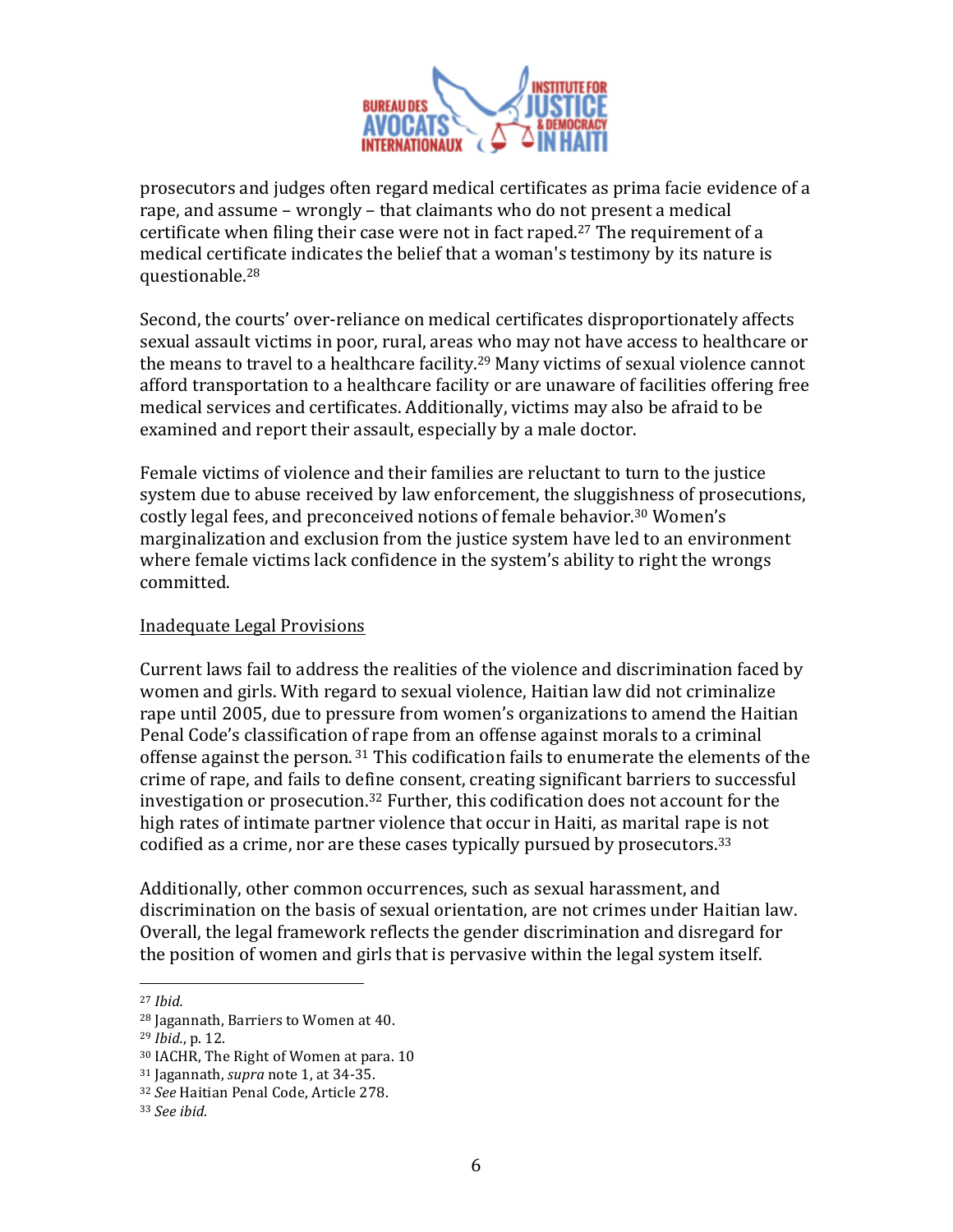

In 2011, the Ministère a la Condition Féminine et aux Droits des Femmes (Women's Ministry) in partnership with the Organization of American States launched an initiative to develop a comprehensive bill on violence against women and girls ("draft VAW Bill").<sup>34</sup> The draft VAW bill has numerous provisions that would revolutionize legal remedies available to victims of intimate partner abuse. The draft VAW Bill proposes to expand the definition of violence against women to include violence "committed in the family, in the household", provide a modern definition of rape (including a specific provision to criminalize marital rape), authorize restraining orders with child custody orders in intimate partner abuse cases, and establish a special Court of Violence Against Women.<sup>35</sup> The draft VAW Bill would also protect against discrimination based on sexual orientation, criminalize stalking and sexual harassment, and legalize abortions during the first twelve weeks of pregnancy if the mother's health is in danger.<sup>36</sup>

A draft penal code has also been prepared. The proposed law is less comprehensive than the draft VAW Bill, but does criminalize all forms of sexual assault regardless of the existing relationship between the aggressor and the victim.<sup>37</sup> The draft code also defines consent, criminalizes sexual intercourse with minors aged 15-18 as statutory rape (unless the accused is less than three years older than the victim or is married to the victim), and enumerates multiple forms of aggravated sexual assault, including with use of a firearm and cases of incest.<sup>38</sup> Lastly, the draft code criminalizes certain circumstances of discrimination and acts of violence committed against persons on the basis of their sexual orientation or gender identity.

As of June 2015, neither the draft VAW Bill nor the draft penal code has been approved by Parliament. The bills' submission to Parliament is influenced by recent unstable politics in Haiti, which have contributed to the stalling of several proposed laws before Parliament.

## **Questions**

!!!!!!!!!!!!!!!!!!!!!!!!!!!!!!!!!!!!!!!!!!!!!!!!!!!!!!!

http://tbinternet.ohchr.org/Treaties/CCPR/Shared%20Documents/HTI/INT\_CCPR\_CSS\_HTI\_18243\_ E.pdf [hereinafter IJDH Access to Judicial Remedies]

<sup>&</sup>lt;sup>34</sup> *Access to Judicial Remedies in Haiti, Submission for the 112<sup>th</sup> Session of the United Nations Human Rights Committee, October 8 & 9, 2014, Institute for Justice & Democracy in Haiti et al. (Sept. 12,* 2014), para. 22, *available at* 

<sup>35</sup> *Ibid.*, p. 6.

<sup>36</sup> *Ibid.&*

<sup>&</sup>lt;sup>37</sup> Projet de Loi Révision Du Code Pénal de la République d'Haiti (Draft Revised Penal Code of the Republic of Haiti) (Jul. 30, 2013).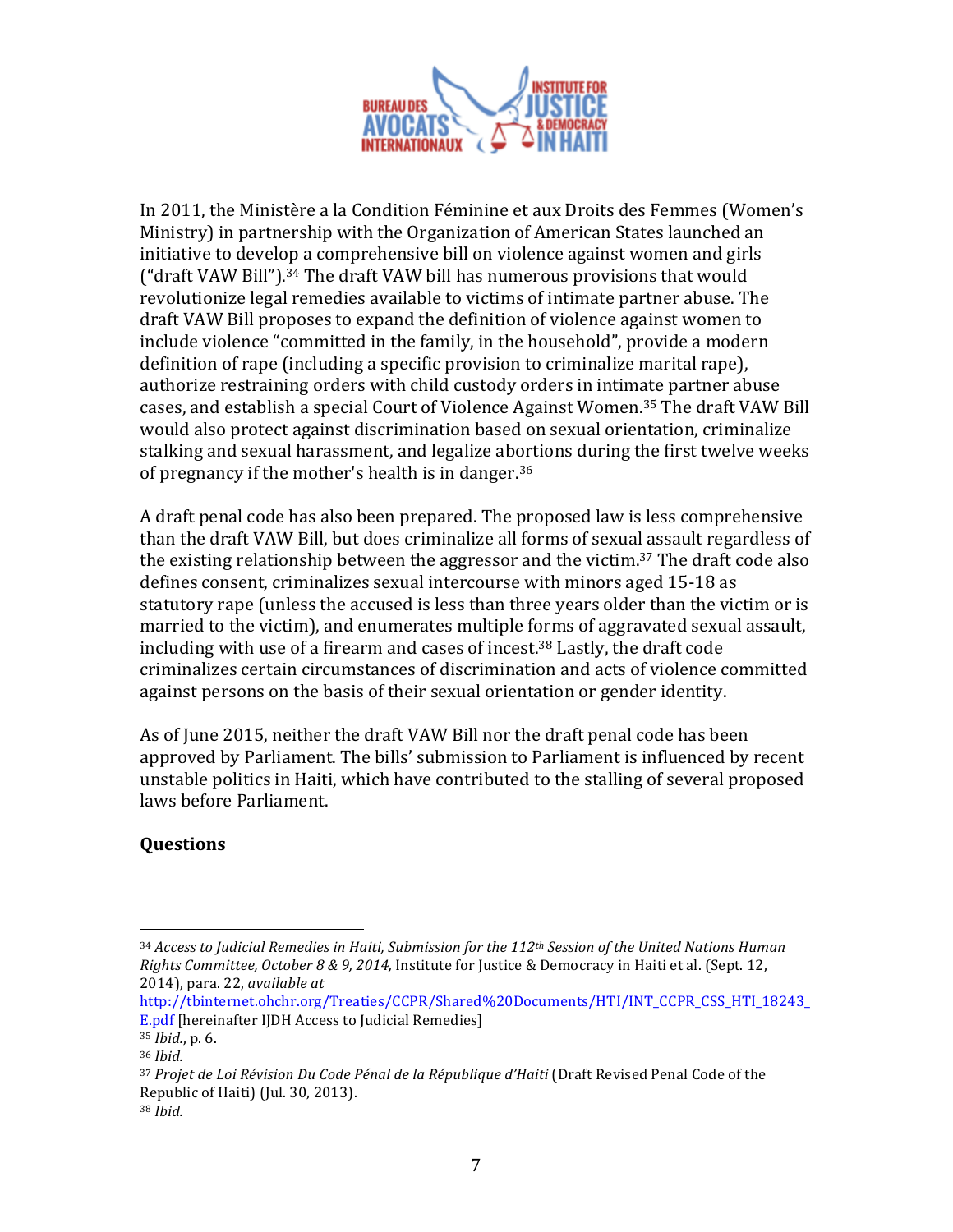

- What concrete steps will the Haitian government take to promote the codification of legislation, such as the Draft Penal Code revision, that will enshrine women's rights?
- What efforts will be made to address intimate partner violence, whether by prosecution or other means, given its lack of codification in Haitian law?
- What training will public officials, including judges, prosecutors and police officers undergo to ensure that victims of sexual violence are respected and that their cases are taken seriously?
- Are there any plans to provide free legal services or social services, such as shelters or counselling, to victims of sexual violence?
- With regard to medical certificates, what procedures will be promulgated to ensure that they are not misused in sexual violence proceedings?
- What training will medical and legal professionals undergo regarding the varied psychological, emotional and physical trauma associated with genderbased violence, such that they are able to respond adequately to these complaints?
- What efforts has the government made to combat discriminatory social patterns?
- What efforts have been made to circulate information nationwide about the right to be free of violence and judicial resources available to women victims of violence in Haitian Creole?

# **Article 7 (Political and Public Life)**

Violence against Human Rights Defenders: Human rights defenders in Haiti have been increasingly subjected to threats, attacks, harassment and intimidation. The Haitian Government has failed to take adequate measures to protect them and, in fact, is engaged in violating many of their rights.

Over the last year, leaders and members of Komisyon Fanm Viktim Pou Viktim (KOFAVIV) (Commission of Women Victims for Victims), an organization founded by rape survivors to support and empower other rape survivors, have been threatened and harassed. These threats, which have been ongoing since 2013, have continued even following the February 24, 2014 arrest of a woman whom the police held responsible for earlier threats and harassment against Marie Eramithe Delva (KOFAVIV's Secretary General), Malya Vilard Apolon (the organization's Coordinator), and other KOFAVIV members.<sup>39</sup> Distressed by the threats, both Delva and Apolon left Haiti with their children in 2014.<sup>40</sup>

<sup>!!!!!!!!!!!!!!!!!!!!!!!!!!!!!!!!!!!!!!!!!!!!!!!!!!!!!!!</sup> <sup>39</sup> KOFAVIV, et al., *Report on Failure to Investigate and Prevent Threats and Violence against the Women Human Rights Defenders at KOFAVIV,* submitted to UN Human Rights Committee (2014), *available&at&*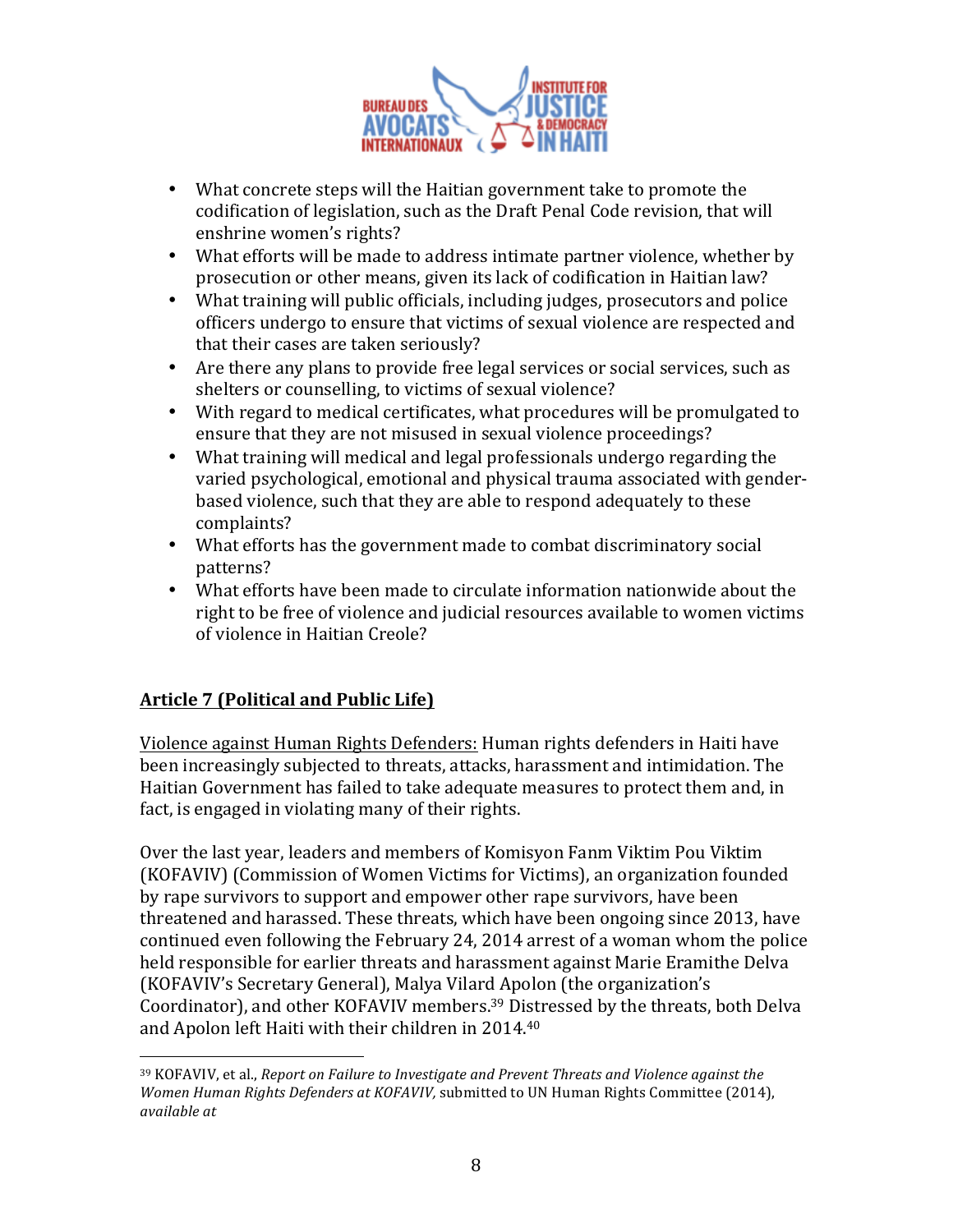

Although KOFAVIV members have filed complaints with the police, insufficient measures have been taken to investigate the incidents or to ensure that members of the organization are adequately protected and able to fully enjoy their rights to liberty and security as they seek to provide rape survivors from the poorest neighborhoods of Port-au-Prince with critical support.<sup>41</sup> For more information, please see *Report on Failure to Investigate and Prevent Threats and Violence against the Women Human Rights Defenders at KOFAVIV*, submitted to the Human Rights Committee in September 2014 for Haiti's review.<sup>42</sup>

## **Questions**

- What measures will be put into place to ensure the adequate protection of human rights defenders, including women defenders?
- How will the government promote efforts to promptly and thoroughly investigate threats made against human rights defenders and prosecute those responsible?
- How will the government protect the right of its citizens to determine their political status and freely express their political opinions in both private and public fora?

# **Article&8&(Representation)&**

Background on 2015 Elections Cycle: The administration of President Michel Martelly failed to administer legislative and mayoral elections in 2012 and 2014, though they were constitutionally required. As a result of these election delays, the terms of 119 out of 129 members of Parliament expired on January 12, 2015. With Parliament unable to act, President Martelly began governing without parliamentary oversight, in violation of the Haitian Constitution.

In February 2015, President Martelly appointed a Provisional Electoral Council to administer the long overdue elections, and promulgated an electoral decree in March 2015, which provides the legal framework for administering this year's elections. Over the course of 2015, Haitian voters are scheduled to elect over 5,000 public officials, including a new President, 20 Senators, 118 Deputies and thousands of local officials.

<sup>!!!!!!!!!!!!!!!!!!!!!!!!!!!!!!!!!!!!!!!!!!!!!!!!!!!!!!!!!!!!!!!!!!!!!!!!!!!!!!!!!!!!!!!!!!!!!!!!!!!!!!!!!!!!!!!!!!!!!!!!!!!!!!!!!!!!!!!!!!!!!!!!!!!!!!!!!!!!!!!!!!!!</sup> http://www.madre.org/images/uploads/misc/1403633547\_Malya%20HRC%20Submission%20EN G.compressed.pdf.!

<sup>40</sup> *Ibid.&*

<sup>41</sup> *Ibid.&*

<sup>42</sup> *Ibid.*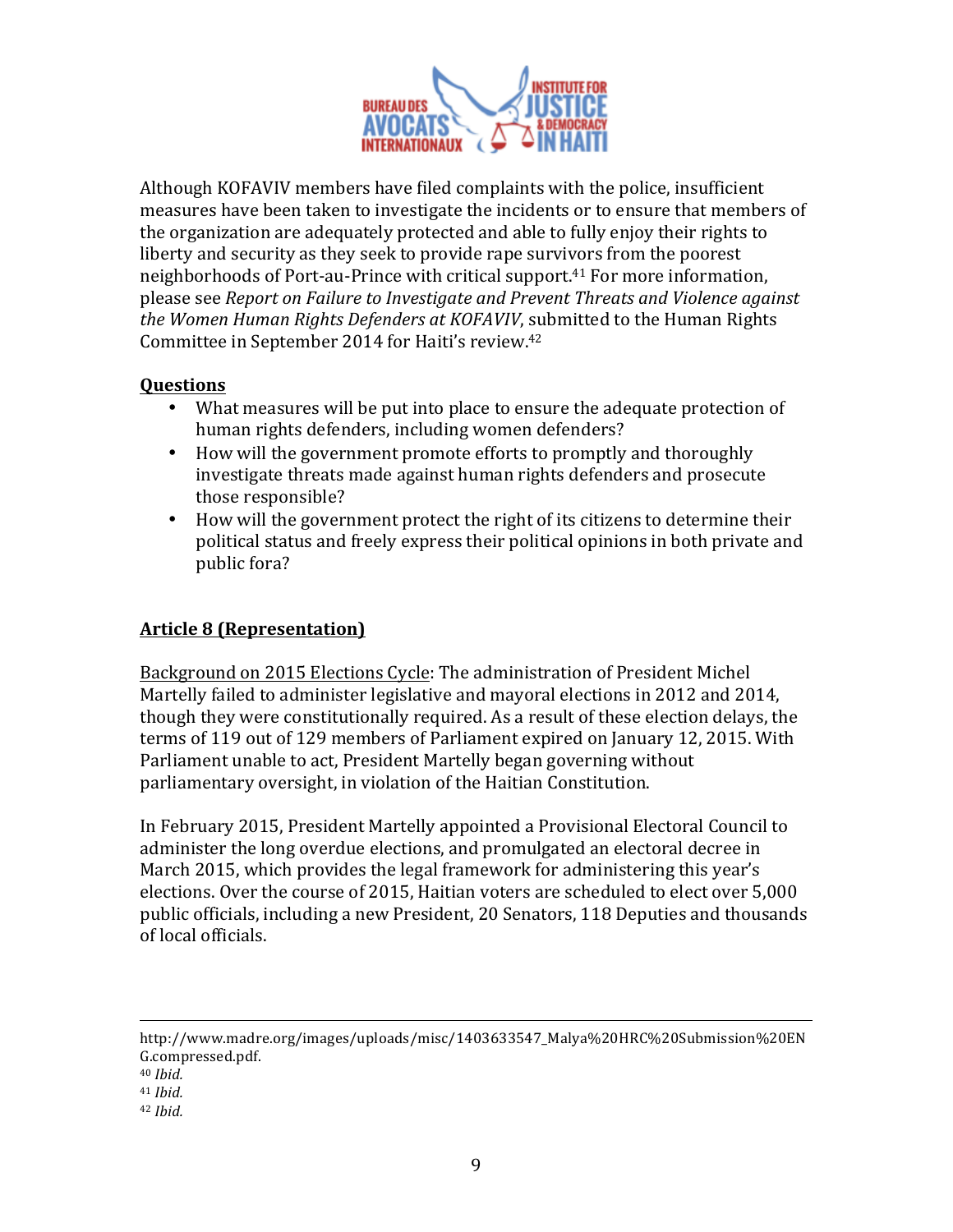

Low Representation of Women in in the 2015 Elections Cycle: Although women constitute 52 percent of Haiti's population, women are not adequately represented in public office in Haiti. There are currently no women in the Senate or the Chamber of Deputies, and female representation in the National Assembly is only 4.2 percent.<sup>43</sup> Similarly, only 20 percent of Ministers in the newly formed government under Prime Minister Evans Paul are women.

Despite increased public awareness of women's political participation, the levels of participation still remain low. Out of 2,039 officially registered candidates for the legislative elections, only 162 (9%) are women.<sup>44</sup> Similarly, only 6 female candidates have registered for the presidential election out of a total of 70 candidates. 45 Strikingly, the majority of political parties (86 out of 129) do not have any female candidates, although most parties have registered an average of 16 candidates.

Inadequate Legal Provisions: Haitian women are not encouraged to enter into politics, as it has been traditionally regarded as a career for men. Although the Haitian government has developed a series of legal initiatives since 2012 to counteract this tradition and promote women's inclusion of politics, these initiatives have largely failed to achieve these goals.

Article 17.1. of the Haitian Constitution sets a quota for women's political participation, and requires that women make up 30 percent of all government posts, including the Senate, National Assembly and ministerial positions.<sup>46</sup> Article 100.1 of the March 2015 Electoral Decree imposes a mandatory 30 percent quota for the candidate lists for all elected positions. Second, Article 92.1 of the decree stipulates that political parties who successfully register at least 30 percent female candidates will have their registration fees reimbursed at a rate of 40 percent.<sup>47</sup> Lastly, Article 129 of the decree provides a 25 percent increase in campaign finance funds for political parties that have 50 percent or more female candidates.<sup>48</sup>

Although Article 17.1 of the Haitian Constitution contains a mandatory quota for women's political participation, there are no enforcement mechanisms for this provision. Parliamentary proposals for a law that would penalize government

44 http://www.cephaiti.ht/ [last accessed 21.05.2015];

!!!!!!!!!!!!!!!!!!!!!!!!!!!!!!!!!!!!!!!!!!!!!!!!!!!!!!!

http://www.cephaiti.ht/files/Doc\_off/Liste\_definitive\_des\_candidats\_14\_mai\_2015.pdf <sup>45</sup> http://www.cephaiti.ht/files/Doc\_off/candidats\_a\_la\_presidence.pdf [last accessed 21.05.2015] <sup>46</sup> Haitian Constitution Article 100.1

<sup>&</sup>lt;sup>43</sup> International Foundation for Electoral Systems, A Gender Analysis of Haiti's Legal Framework for Elections, March 18, 2015, *available at http://www.ifes.org/Content/Publications/Articles/2015/A-*Gender-Analysis-of-Haitis-Legal-Framework-for-Elections.aspx.

<sup>&</sup>lt;sup>47</sup> http://www.slideshare.net/fritzgeraldchevalier/decret-electoral2015haiti [last accessed 22.05.2015]

 $48$  Ibid.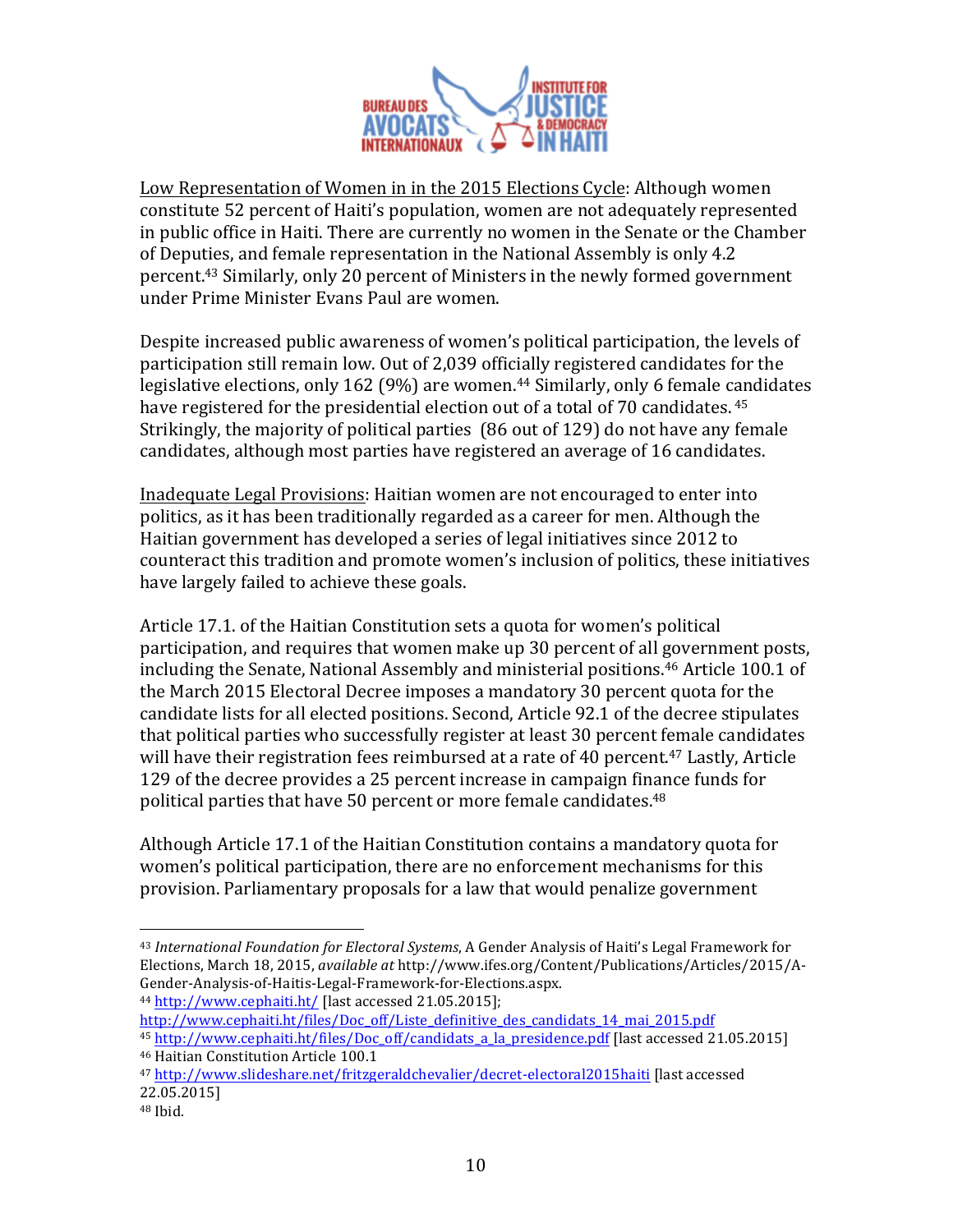

officials who failed to appoint sufficient female officials were met with great resistance, and as such, no such enforcement mechanisms were ever adopted.<sup>49</sup> The March 2015 electoral decree make strides to promote the political participation of women through an incentive structure in Article 92.1, and by reaffirming the quotas mandated by the constitution. Despite these strong incentives for political parties to increase women's political participation, there are no provisions to enforce the mandatory quota imposed by Article 100.1. As described earlier, a majority of parties have failed to include any female candidates on their roster. Of the 46 political parties who have female candidates, none have met the 30 percent requirement. Yet, these parties have not received any sanctions nor has the Provisional Electoral Council acknowledged that these parties have failed to adhere to the requirements of the electoral law.

Haiti could consider adopting affirmative action measures in line with other countries that mandate female political participation, such as Argentina. The Argentine Electoral Code provides that all legislative candidate lists that do not meet the 30 percent quota will be rejected, with a forty-eight hour grace period given to parties to submit new lists.<sup>50</sup> If the new lists again fail to meet the quota, then the relevant judicial authority will nominate female candidates from the party's roster to meet the 30 percent threshold.<sup>51</sup>

### **Questions**

- What affirmative action measures will be taken to enforce the constitutional and legislatives quotas regarding women's political participation?
- How will the Haitian government respond to the political parties who have failed to meet the gender quotas present in the electoral decree?
- What efforts will be undertaken by the government to increase the level of women's political participation at all levels?

We thank you again for your consideration of this report and the proposed questions herein.

Sincerely,

!!!!!!!!!!!!!!!!!!!!!!!!!!!!!!!!!!!!!!!!!!!!!!!!!!!!!!!

http://www.quotaproject.org/uid/countryview.cfm?CountryCode=AR <sup>51</sup> *Ibid.&*

<sup>&</sup>lt;sup>49</sup> Committee on the Elimination of Discrimination against Women, Consideration of reports submitted by States Parties under article 18 of the Convention Eighth and ninth periodic reports of States parties, Haiti, CEDAW/C/HTI/8-9, para 97.

 $50$  National Electoral Code 19.945 as amended by Law N° 26.774 B.O. 02/11/2012. See also Quota Project, "Argentina," 2014, *available at*